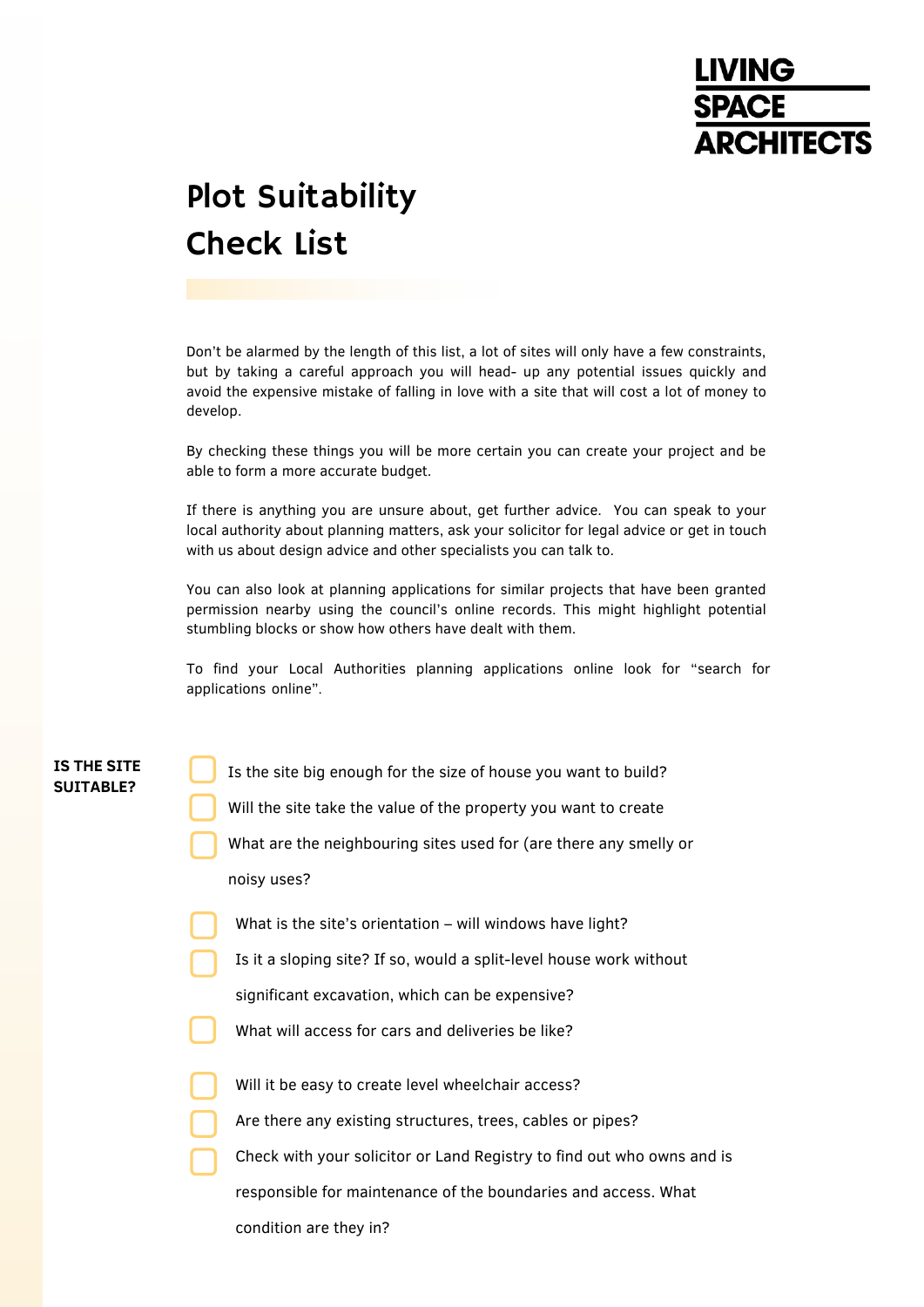### **PLANNING CONSENT**

#### **HAS:**

- Is it full or outline permission? Full planning consent will mean the site has more value than outline.
- If the site does have full consent, do you like the design and layout or will a re-design be required? This may require additional planning consent.
- If there is outline permission does this state what is likely to be approved? If not there is more risk associated with applying for consent.
- Was permission granted within the last 3 years? If not the consent might have lapsed and the existing consent is not worth very much.

If there is not much time left on the permission that, that might be an issue for a scheme that involves a redesign or discharge of planning conditions.

- Can you comply with all the planning conditions? Common requirements include council approval on external materials and/or landscaping, plus ecological surveys etc. Have you looked up the council's online file for the application and read the officer's
- report, along with any letters from neighbours?

The results of this could impact any alternative design you wish to put forward.

#### **PLANNING CONSENT HAS NOT:**

- Is the site within a development boundary defined in the Local Plan or Neighbourhood Plan?
- If not, are there circumstances that could enable you to build, such as a housing land supply shortfall, or a need to live on-site for farming or another rural business?
- Would a building on the plot fit in with the pattern of housing and prevailing character of the area?
- Can you build a new home without compromising neighbours' light, outlook or privacy? Is the plot in a conservation area or close to a listed building?
	- If so, would your scheme have any implications for these 'heritage assets'?
	- If it might, you will need a heritage statement to accompany your planning application.
	- Are there any other special planning designations that could impact your scheme, such as an area of outstanding natural beauty (AONB)?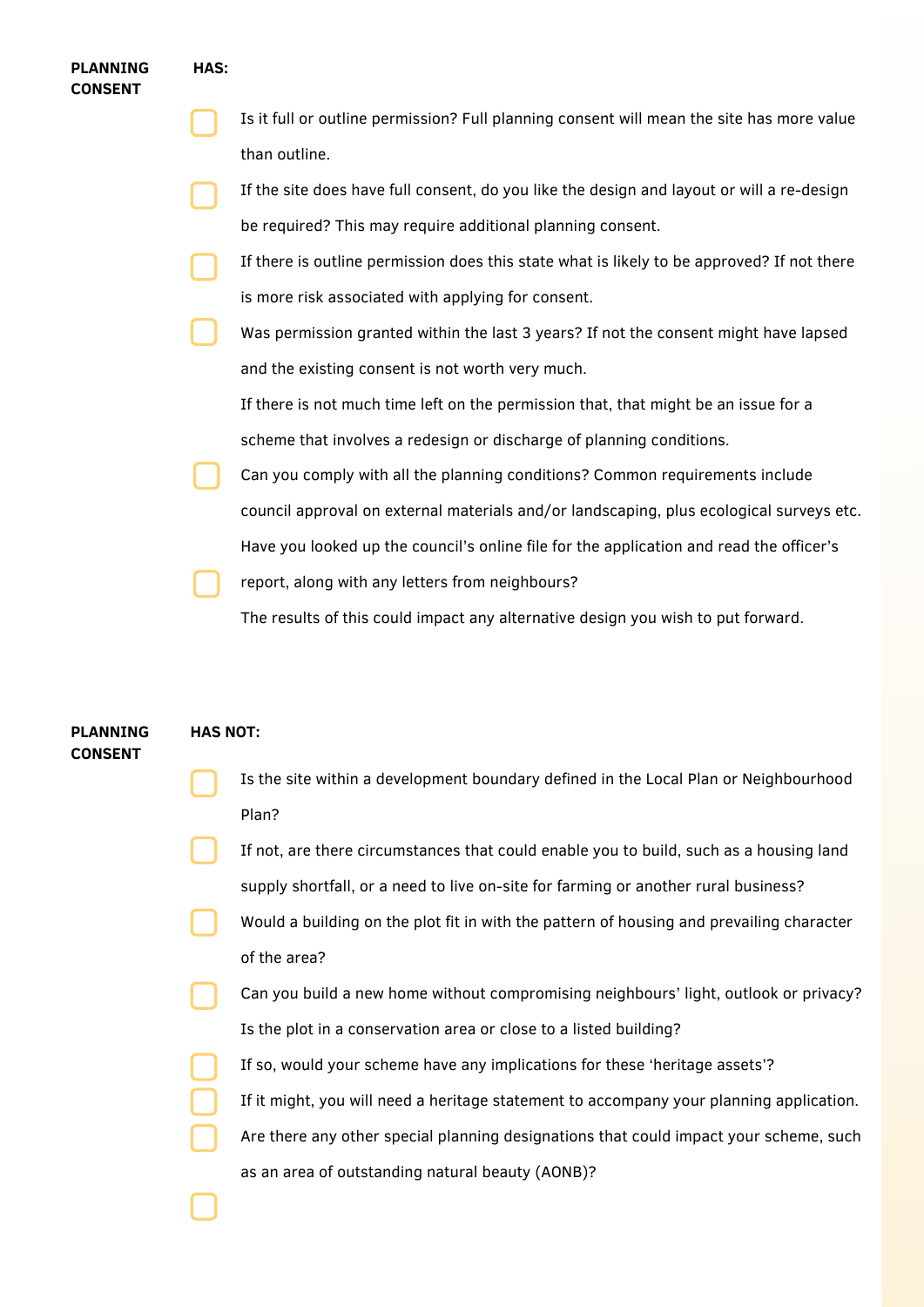|                                       | Have you taken advice on the likelihood of getting permission, either via                                                                                                                                                                                                                                                                                                                                                                                                                   |
|---------------------------------------|---------------------------------------------------------------------------------------------------------------------------------------------------------------------------------------------------------------------------------------------------------------------------------------------------------------------------------------------------------------------------------------------------------------------------------------------------------------------------------------------|
|                                       | the council's pre-application service or from a planning professional?                                                                                                                                                                                                                                                                                                                                                                                                                      |
| <b>ACCESS &amp;</b><br><b>PARKING</b> | Is there safe access with good visibility in both directions along the principal road?<br>Will there be enough space to turn a vehicle on-site?<br>Is there room for sufficient parking to meet the council's standards?<br>If any of the above affect the site, you might need a traffic assessment to accompany<br>your planning application.                                                                                                                                             |
| <b>TREES</b>                          | Are any trees on site protected by Tree Preservation Orders (TPOs)?<br>Is the plot in a conservation area (where all trees are protected)?<br>Would any specimens have to be felled or are any trees close to the area of your build?<br>You may need a tree survey and an arboricultural implications assessment if any of the<br>above apply to the site.                                                                                                                                 |
| <b>ECOLOGY</b>                        | Do you intend to demolish any structures that could host bats?<br>Are there ponds on or close to the site that could harbour great crested newts?<br>Are there other signs of protected species, from badgers to reptiles?<br>If so, you will need an ecological report identifying what species are present and how<br>they will be safely re-homed. Note that surveys can be season-dependent with bat<br>emergence surveys only carried out in the warmer months, which may cause delays |
| <b>ARCHAEOL</b><br><b>OGY</b>         | Is the plot within an Archaeological Notification Area?<br>If so, you will need an archaeological assessment to accompany your submission. In<br>some circumstances, a watching brief may also be required - whereby you pay for the<br>excavation work to be monitored.                                                                                                                                                                                                                    |
| <b>CONTAMINA</b><br>TION              | Is there any possibility of contamination on the site from former industrial, agricultural<br>or garage use?<br>If so, you will need an environmental assessment. If contamination is found, further<br>investigations will be required to determine what it is, along with a method statement to<br>confirm how it's to be disposed of.                                                                                                                                                    |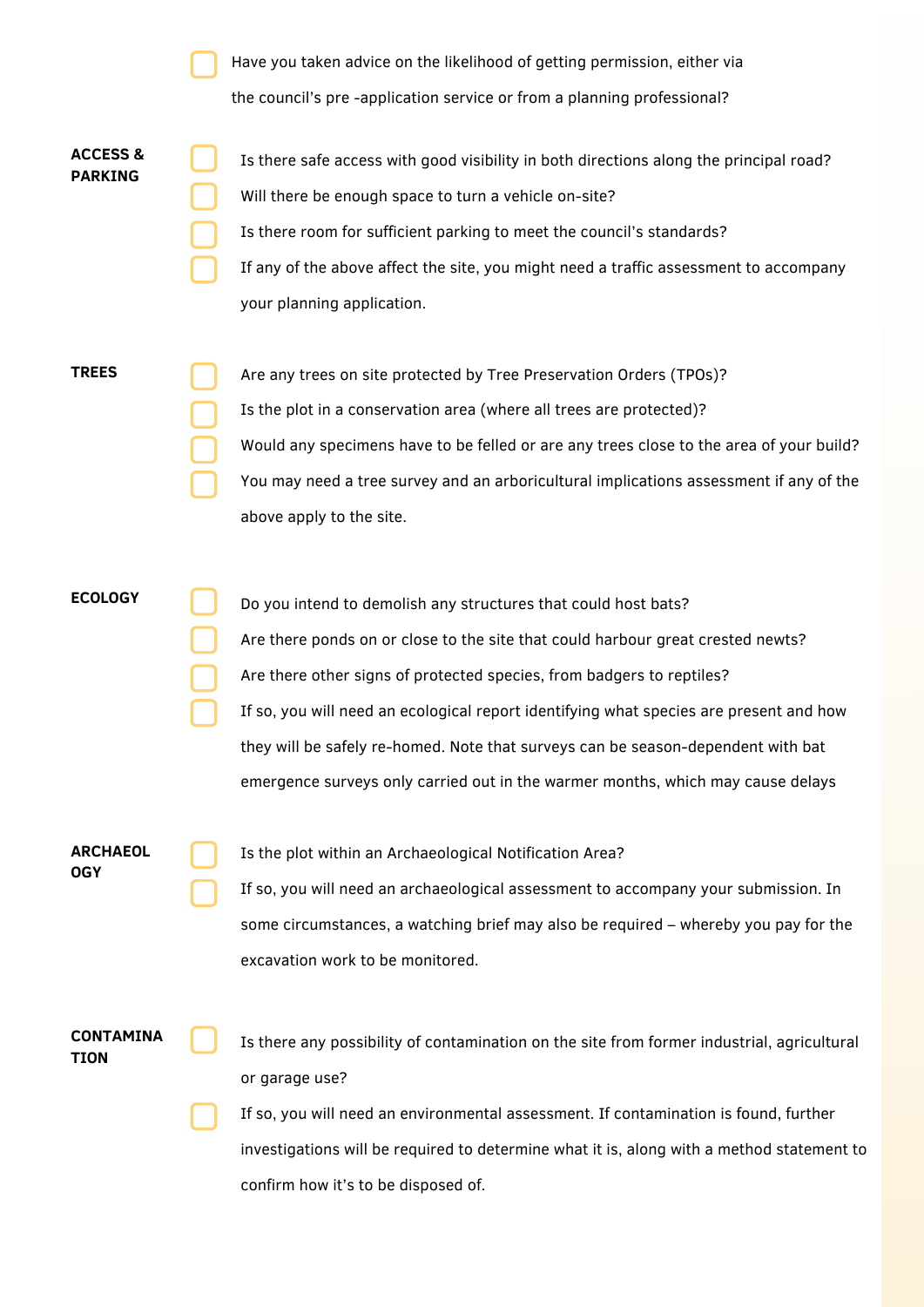| <b>FLOOD RISK</b>                  | Is your plot located within an area at risk of flooding from river,   |
|------------------------------------|-----------------------------------------------------------------------|
|                                    | sea or surface run-off?                                               |
|                                    | If so, you will need a positive flood risk assessment to support      |
|                                    | your application. Note that mitigation measures are likely to add to  |
|                                    | your build costs.                                                     |
|                                    |                                                                       |
| <b>GROUND</b><br><b>CONDITIONS</b> | Have you consulted the council's building control department to       |
|                                    | establish the likely soil conditions?                                 |
|                                    | Are there signs of poor ground, such as wet areas, heavy clay,        |
|                                    | soft sand or filled land?                                             |
|                                    | Could there be former mine workings in the region?                    |
|                                    | Are there signs of current or historic subsidence in the area?        |
|                                    | If any of the last three points apply, you will need a soil survey to |
|                                    | determine the most suitable foundations. Should an engineered         |
|                                    | solution be recommended, this will increase build costs.              |

# **DRAINAGE & SERVICES**

Can you connect the planned property to a public foul sewer; or if not is there enough space to accommodate a private system? Is there a public surface-water sewer you can connect to? If not, is there a watercourse for rainwater to drain into, or would soakaways be effective? Does the site have straightforward access to the following services (e.g. water, gas, electricity, telecoms, broadband)?

In each case, check the availability and cost of making a connection (as well as any temporary supplies and disconnections if you are dealing with existing services). If a supply is unavailable, the extra cost of a site-based alternative should be reflected in your offer price for the plot.